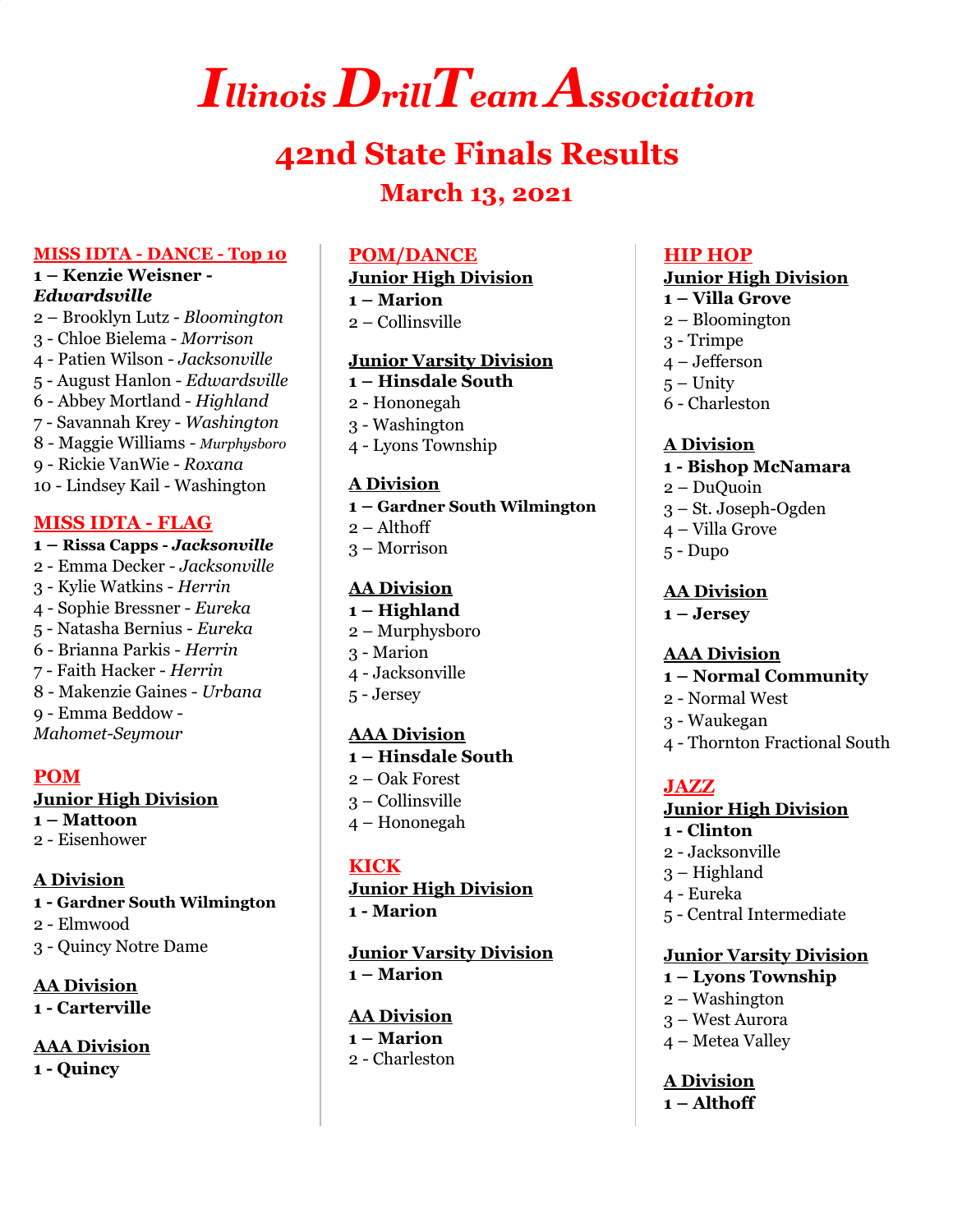### **JAZZ** *continued*

### **AA Division**

### **1 – Murphysboro**

- 2 Triad
- 3 Eureka
- 4 Streator
- 5 Richwoods

### **AAA Division**

- **1 – Washington**
- 2 Hinsdale South
- 3 Dunlap
- 4 Ottawa
- 5 Belleville East
- 6 Maine East

### **LYRICAL /CONTEMPORARY Junior High Division**

### **1 – Clinton**

- 2 Highland
- 3 Kingsley

### **Junior Varsity Division**

**1 – Mattoon** 2 – Lyons Township

### **A Division**

**1 – Seneca** 2 – Maroa Forsyth

### **LYRICAL /CONTEMPORARY** *continued*

### **AA Division**

- **1 - Highland**
- 2 Clinton
- 3 Mascoutah
- 4 Mattoon
- 5 Eureka
- 6 Lincoln

### **AAA Division**

### **1 – Normal Co m m u n i ty**

- 2 Lyons Township
- 3 Normal West
- 4 Belleville East
- 5 Bolingbrook
- 6 O 'F a l l o n
- 7 Washington
- 8 Metea Valley 9 - West Aurora

### **PRODUCTION**

### **AA Division 1 – Eureka**

### **TALL FLAG**

### **AA Division**

- **1 -** Herrin
- 2 Eureka
- 3 Marion

### **LYRICAL FLAG**

### **AA Division**

- **1 – Herrin**
- 2 Jacksonville
- 3 Urbana

### **WINTER GUARD**

### **AA Division**

- **1 - Mahomet Seymo u r**
- 2 Paris
- 3 Urbana